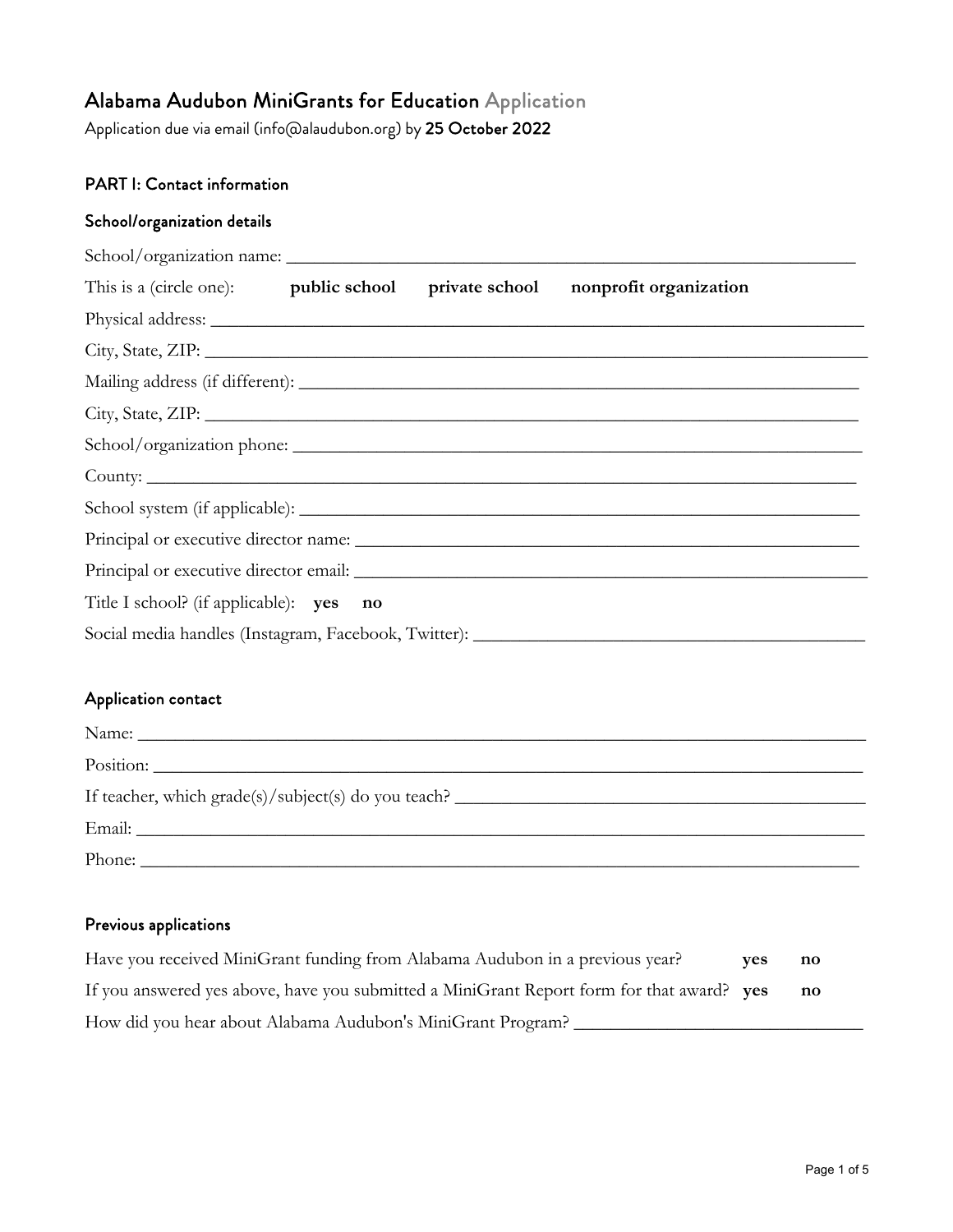# PART II: Project details

*Please refer to Advice for Applicants, available at alaudubon.org/minigrants. Please use additional sheets if necessary.* 

| Tell us about your project                            |
|-------------------------------------------------------|
| Project title:                                        |
| Amount requested (not to exceed \$1,000):             |
| Projected number of students involved in the project: |

Describe your project, its goals, and its explicit connection to Alabama Audubon's mission.

Provide a date-specific timeline for accomplishing these goals. Please also attach a lesson plan outlining the project, learning objectives, and goals.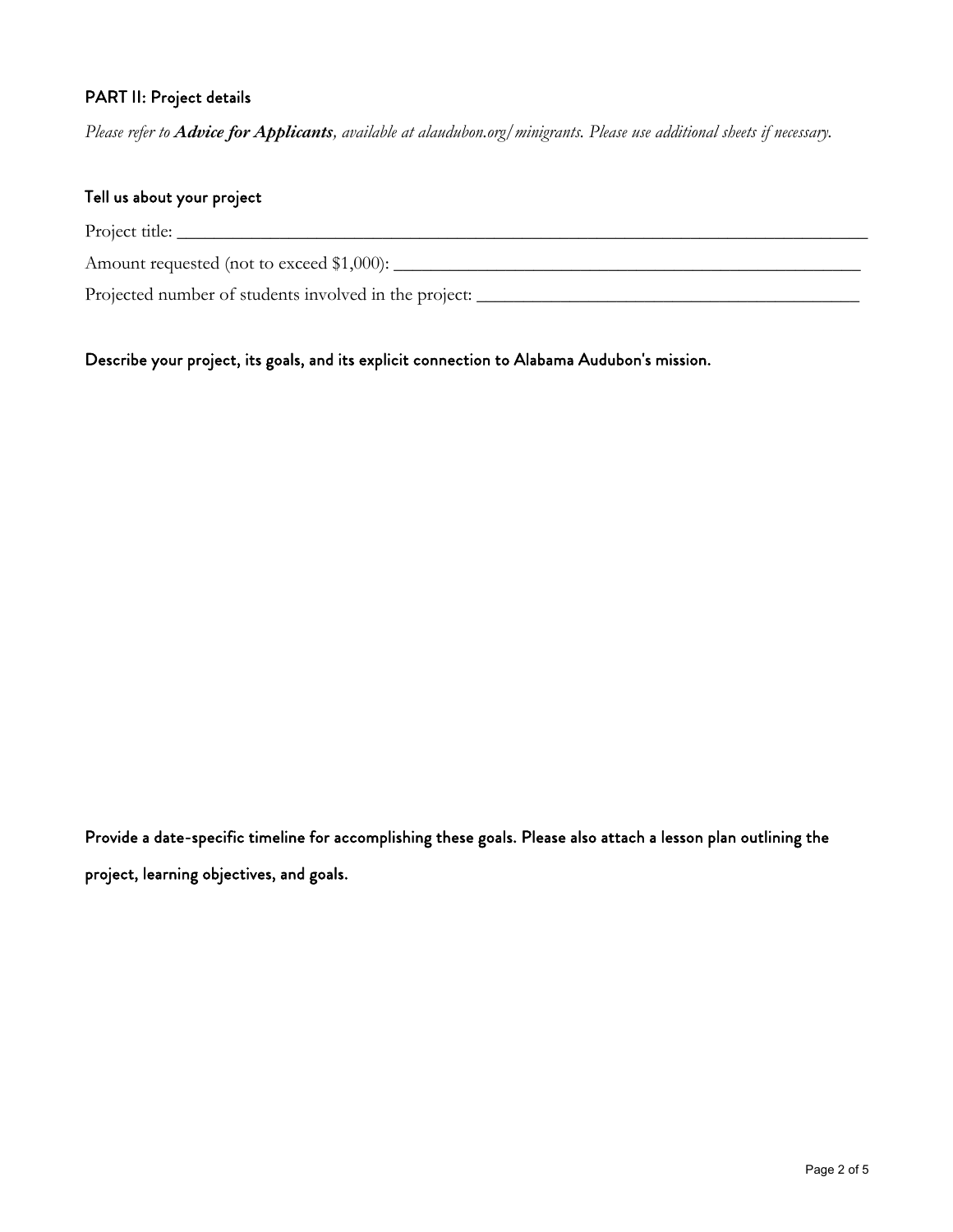Please describe the demographics of the project's target audience. When citing specific demographic information, please provide sources as necessary.

How will you evaluate the impact of your project on students/youth? Please provide a sample of methodology and sample questions of your evaluation.

How can Alabama Audubon staff and/or volunteers assist with your project?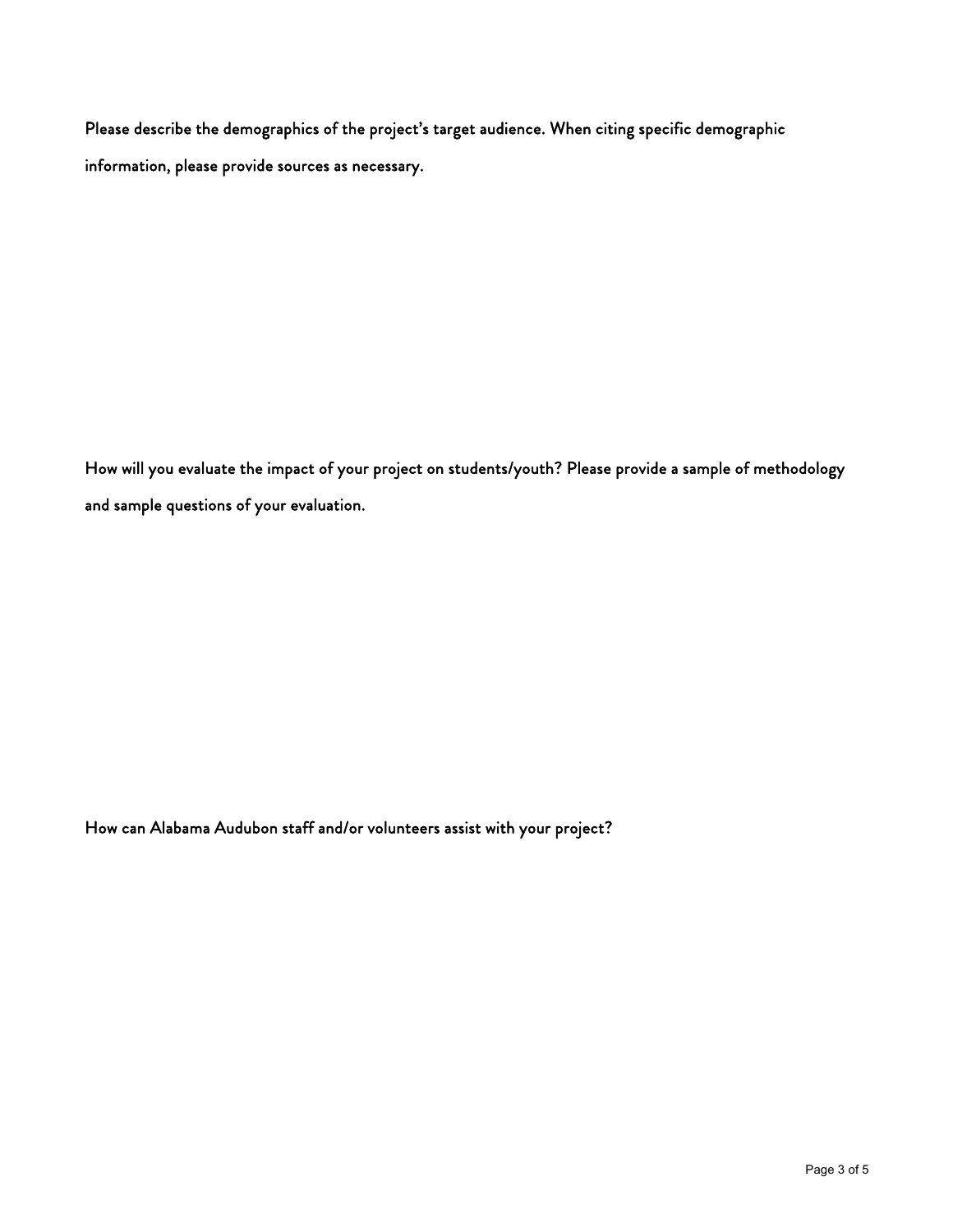## PART III: Project budget

*Please describe all expenses for which you are seeking funding from Alabama Audubon. If your project requires additional funding, please document how you have secured those funds and the date of funding to be received. Be as specific as possible—if you do not know the precise cost of an item to be purchased, please research online and provide a reasonable estimate. You will need to provide sources of where estimated prices are generated. If you are hiring a contractor or third-party business to assist with the project, you must provide their name, contact number and cost of services. Regardless of final expenses, Alabama Audubon will not cover costs above the grant amount stipulated in your award letter. Also, remember that Alabama Audubon will not cover salaries, stipends, interpretive programming, or indirect costs.* 

For more information on how to complete this budget, see **Advice for Applicants**, available at alaudubon.org/minigrants.

| Item                                                | <b>Details</b>                                              | Amount        |
|-----------------------------------------------------|-------------------------------------------------------------|---------------|
|                                                     | <u> 1986 - Johann Barn, mars and de Brasilian (b. 1986)</u> | $\frac{1}{2}$ |
| 2. $\overline{\phantom{a} \phantom{a} \phantom{a}}$ |                                                             | $\frac{1}{2}$ |
|                                                     | $\frac{3.}{2}$                                              |               |
| 4.                                                  |                                                             |               |
|                                                     | $\overline{\phantom{a}}$                                    | $\frac{1}{2}$ |
|                                                     |                                                             | $\frac{1}{2}$ |
| 7.                                                  |                                                             | $\frac{1}{2}$ |
|                                                     |                                                             | $\frac{1}{2}$ |
|                                                     |                                                             | $\frac{1}{2}$ |
|                                                     |                                                             | $\frac{1}{2}$ |

Please include additional details below as necessary.